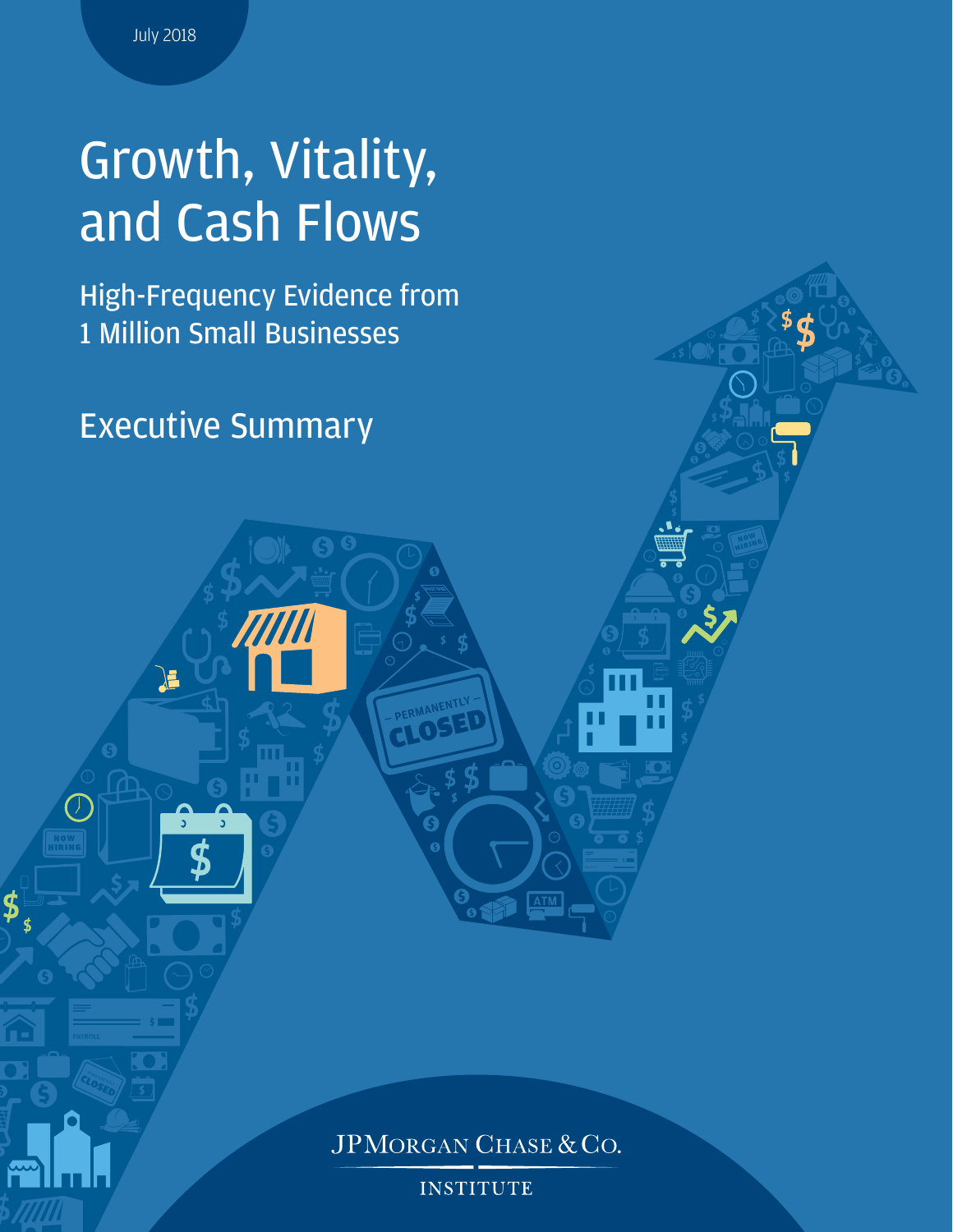# Executive Summary

The small business sector, comprised of businesses with fewer than 500 employees, is an important contributor to overall US economic growth. However, the heterogeneity of the sector can obfuscate the ways in which it actually does or does not contribute to economic growth, making it difficult to develop targeted policies to support these contributions.

In this report, the JPMorgan Chase Institute introduces a newly augmented small business data asset to empirically address questions of small business growth, vitality, and economic contribution. We built a sample of 1.3 million de-identified small businesses with Chase Business Banking accounts active between October 2012 and February 2018. The over 3.1 billion transactions we analyze from these businesses provide a novel view of daily revenues, expenses, and financing cash flows for individual small businesses. We use this data asset to develop a revised segmentation of the small business sector, and a new typology of cash flow patterns. These frameworks allow us to inform the contributions of different kinds of small businesses to the US economy, as well as offer new insights about the importance of cash flow management to small business outcomes.

#### Data

We constructed a sample of 1.3 million firms who hold Chase Business Banking deposit accounts and meet our criteria for small operating businesses in core metropolitan areas. We then used over 3.1 billion anonymized transactions from these businesses to produce a daily view of revenues, expenses, and financing flows for the five years between October 2012 and February 2018.



2013. Firm cash flow patterns and behavior can vary as they mature, and this longitudinal sample controls for age by comparing firms of similar age.

#### Satisfy all "full sample" criteria, and additionally:

• Opening a dedicated business account is an important milestone, Opened a Chase Business Banking account in 2013:

SMALL **BUSINESSES** and we used this event to determine firm age

138,000

Source: JPMorgan Chase Institute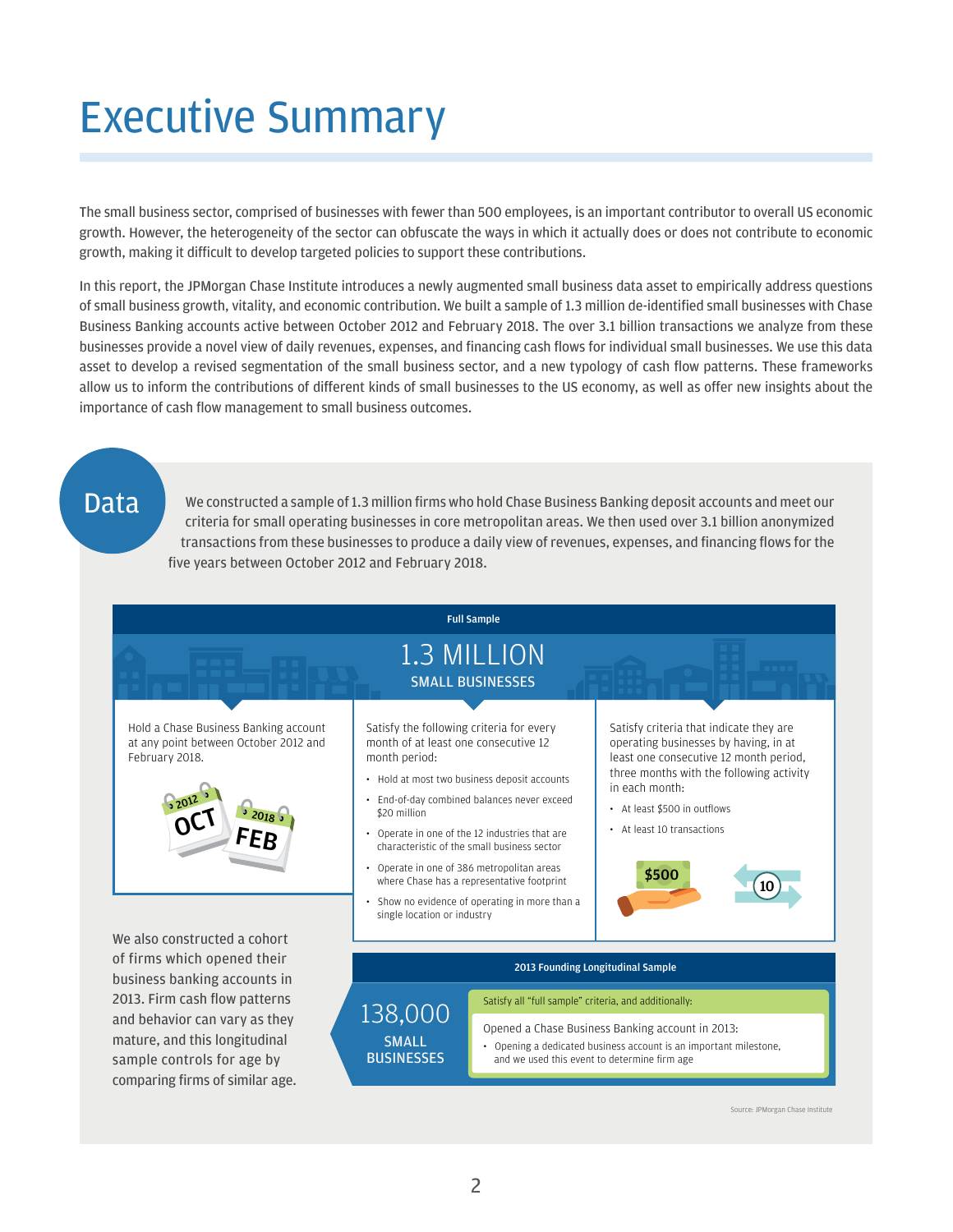#### Part I: The Stability and Dynamics of Small Business Segments

We propose a refined segmentation of the small business sector based on size, complexity, and dynamism, and use this segmentation to identify the contributions of different small business segments to the US economy.



#### **Financed Growth**

A very small financed growth segment of small businesses attempt to reach a scale-based competitive advantage

- *•* Intended growth through substantial use of external finance to support asset investments
- *•* May either grow or decline
- *•* Have the potential to make sizable contributions to the overall economy, even though many fail



#### **Stable Small Employer**

Many small businesses are stable small employers

- *•* Most employ 5-20 employees, though some may employ many more
- *•* Are likely to use electronic payroll



**Organic Growth**

There is an interesting and less understood organic growth segment

- *•* Intended growth through limited use of external finance
- *•* May either grow or decline
- *•* May include a large share of businesses that transition between employer and nonemployer status



#### **Stable Micro**

The second largest number of businesses are stable micro businesses

- *•* Typically have no or very few employees
- *•* Provide economic support to large numbers of households of small business owners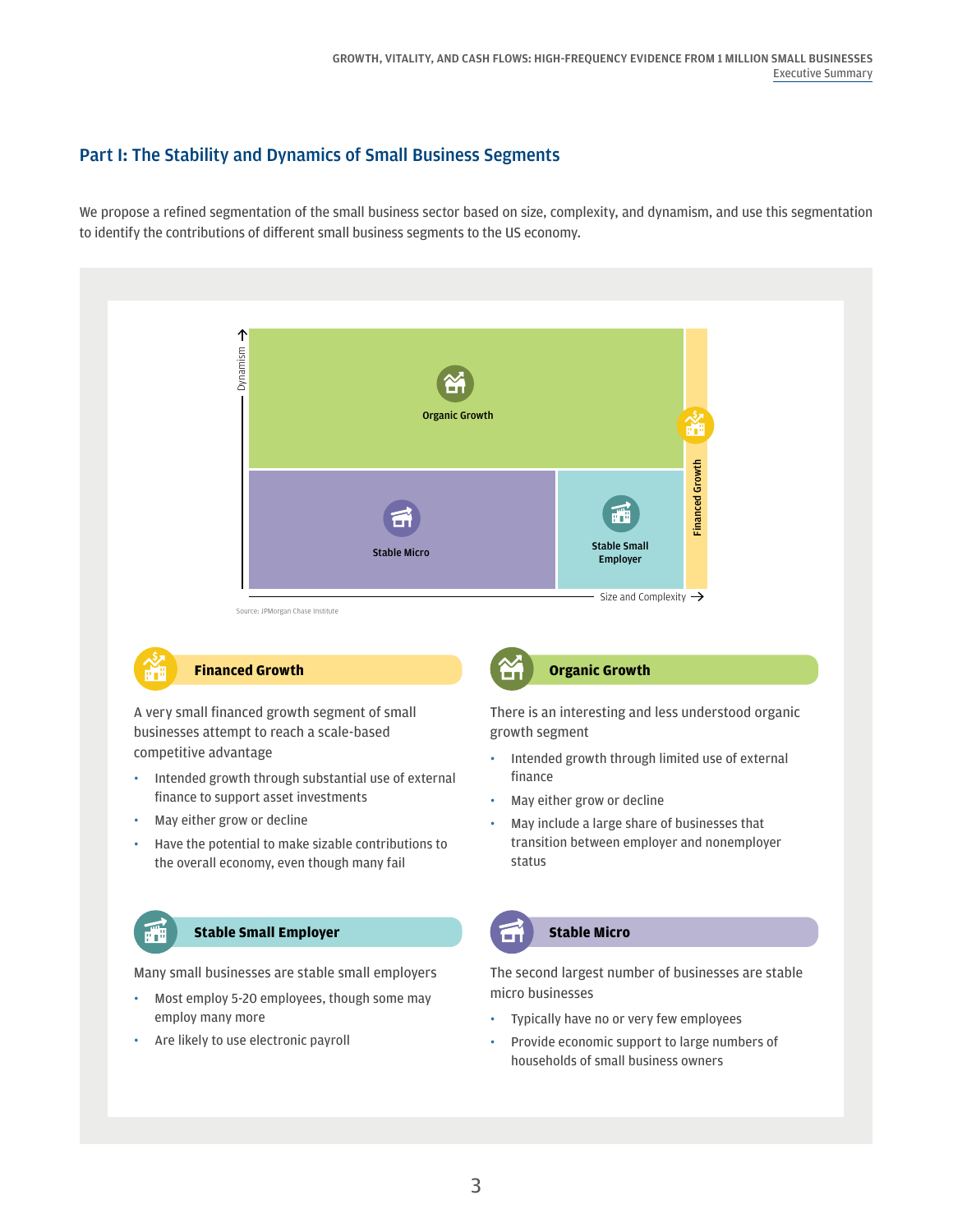Finding **One**

Organic growth businesses in aggregate generate the majority of small business revenue and payroll, but are also individually the most likely to exit.

Small businesses are dynamic: Six out of 10 small businesses are organic or financed growth firms.

Dynamic small businesses take big risks: 31 percent of organic growth and 20 percent of financed growth firms do not survive four years.

Financing is not the only way to grow: More than half of small businesses are organic growth firms, and they generate the majority of revenue and payroll in the small business sector.

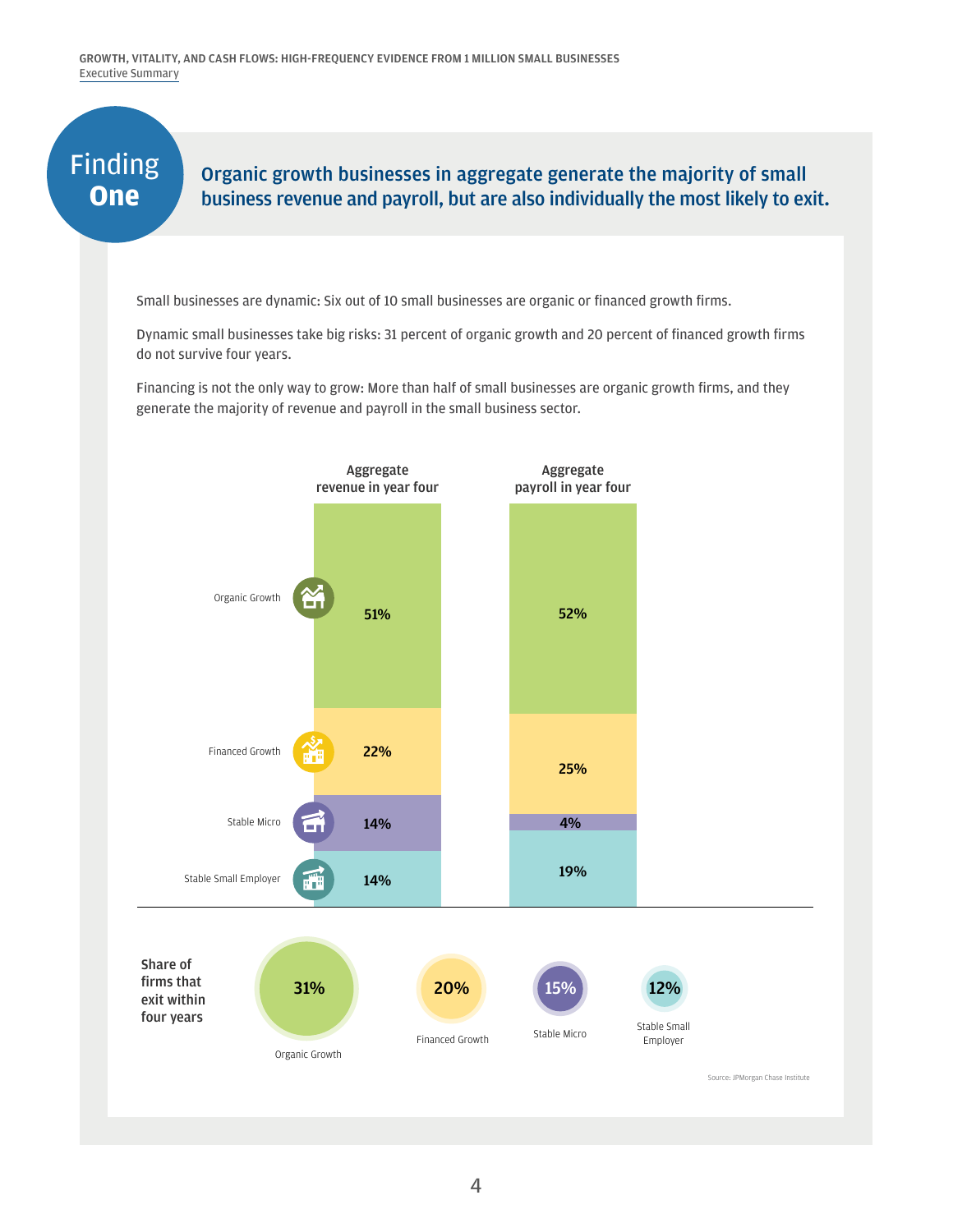## Finding **Two**

#### Financed growth firms may be concentrated in some industries and cities, but organic growth firms abound in every industry and city.

Cities with the highest concentration of financed growth small businesses had twice the incidence of financed growth firms, compared to cities with the lowest concentration, but all cities have large shares of organic growth firms.

Small businesses in high-tech manufacturing are significantly more likely to be financed growth firms, but all industries have sizable shares of organic growth firms.

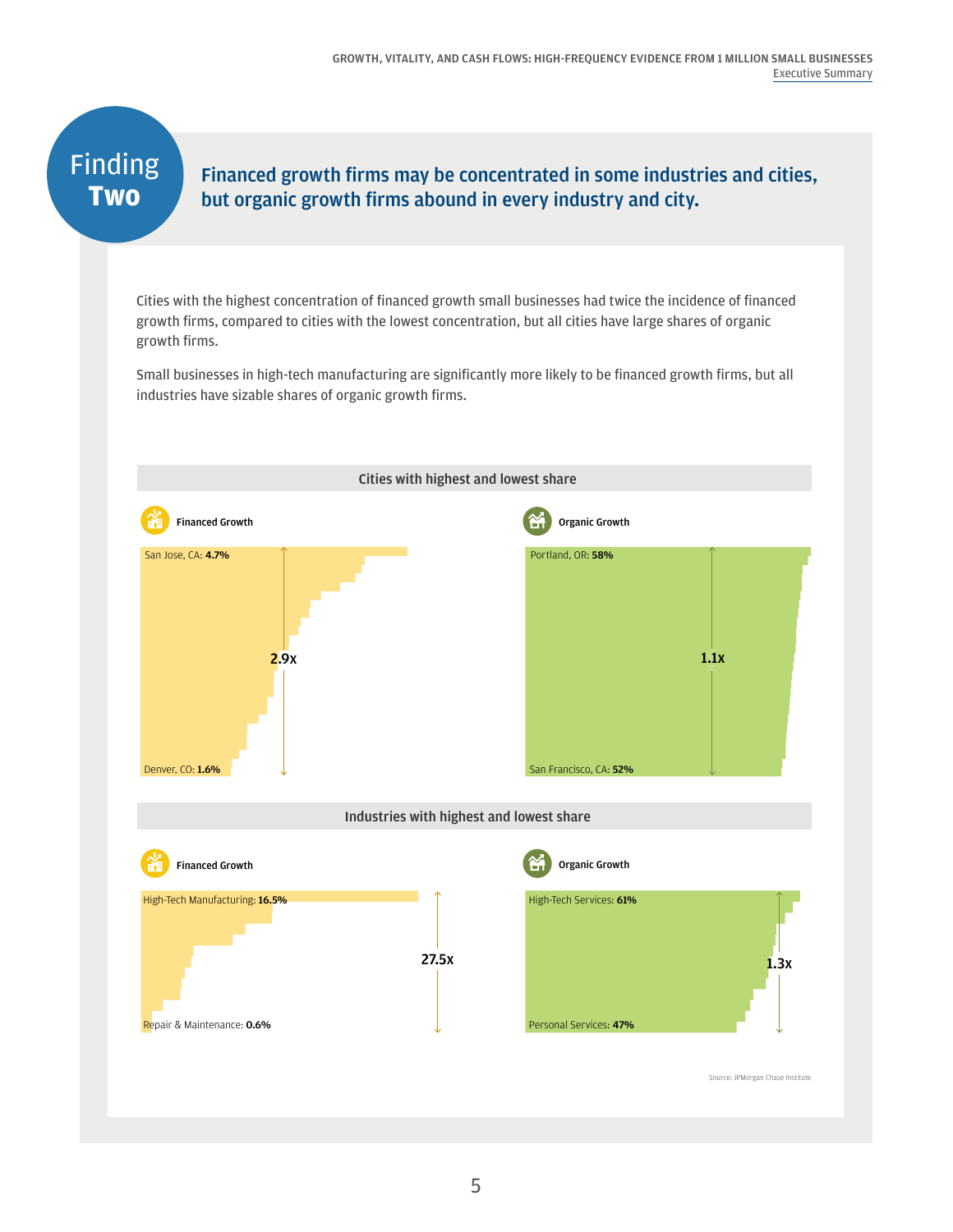# Finding<br>Three

#### Nonemployer small businesses are more likely to exit than to hire employees.

We tracked employer status during the first four years of operations for our cohort of 138,000 firms founded in 2013, 5 percent of which were employers in their first year.

Each year, a small percentage of nonemployers become employers, and that likelihood only decreases as firms mature.

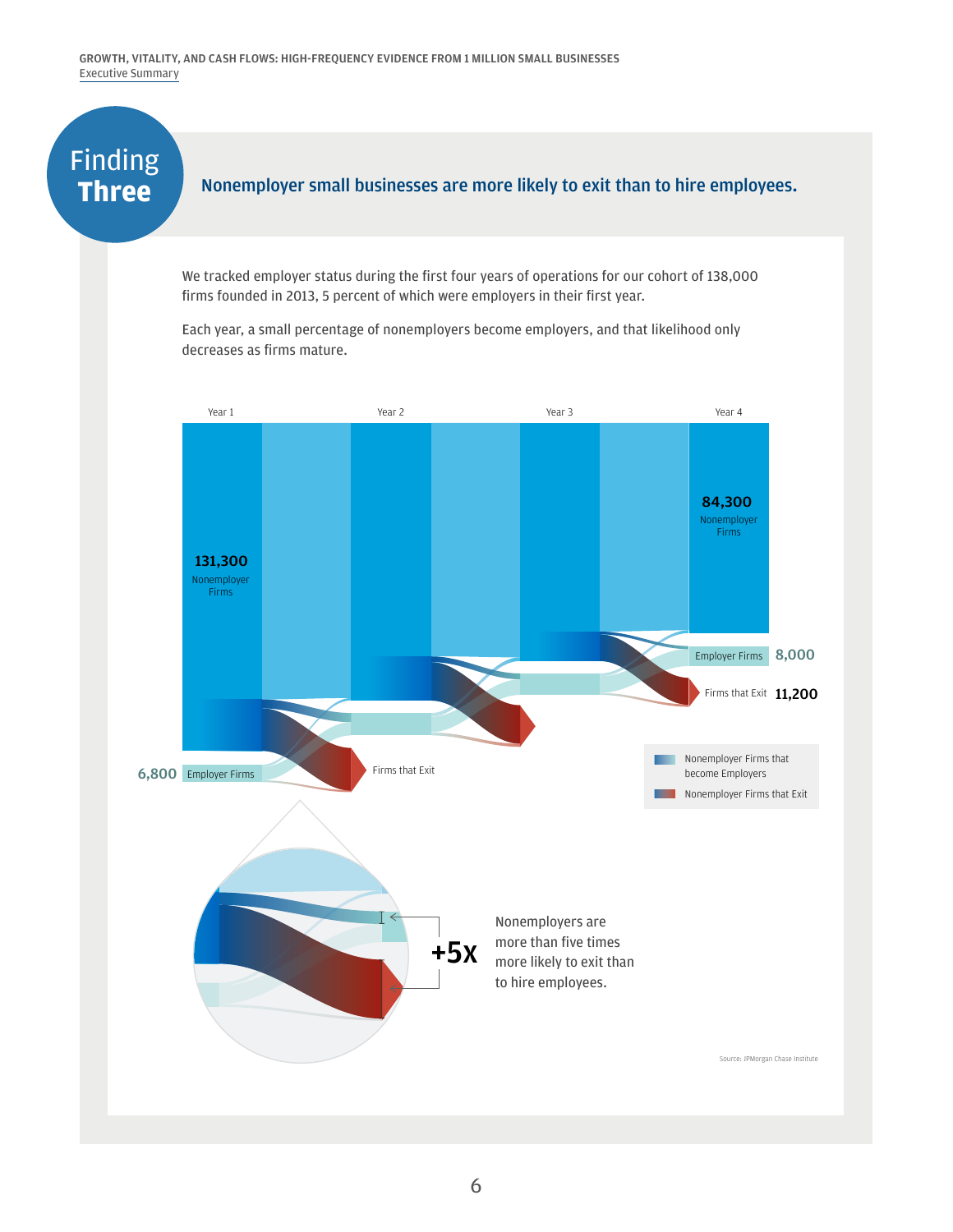#### Part II: Cash Flow Patterns and Small Business Performance

We identify seven cash flow patterns that represent different cash flow management problems, and then use these patterns to explore the relationship between cash flow management and small business performance.

Individual firms may experience different cash flow patterns at different stages of their lifecycles. Moreover, some cash flow patterns are more prevalent in some segments.

#### More Regular Patterns

2

1

While few small businesses have very regular cash flow patterns, some patterns are more regular than others.

#### **Regular weekly**

Larger revenues and expenses occur with weekly frequency, with little deviation in amount or timing.

#### **Regular weekly + Financing**

Very similar to cluster 1, only with high utilization of financing.



Larger revenues occur about twice a month, while expenses are paid about weekly.



Very similar to cluster 3, only with high utilization of financing.

#### Less Regular Patterns

There are qualitative differences among cash flow patterns for those small businesses with less regular cash flows.

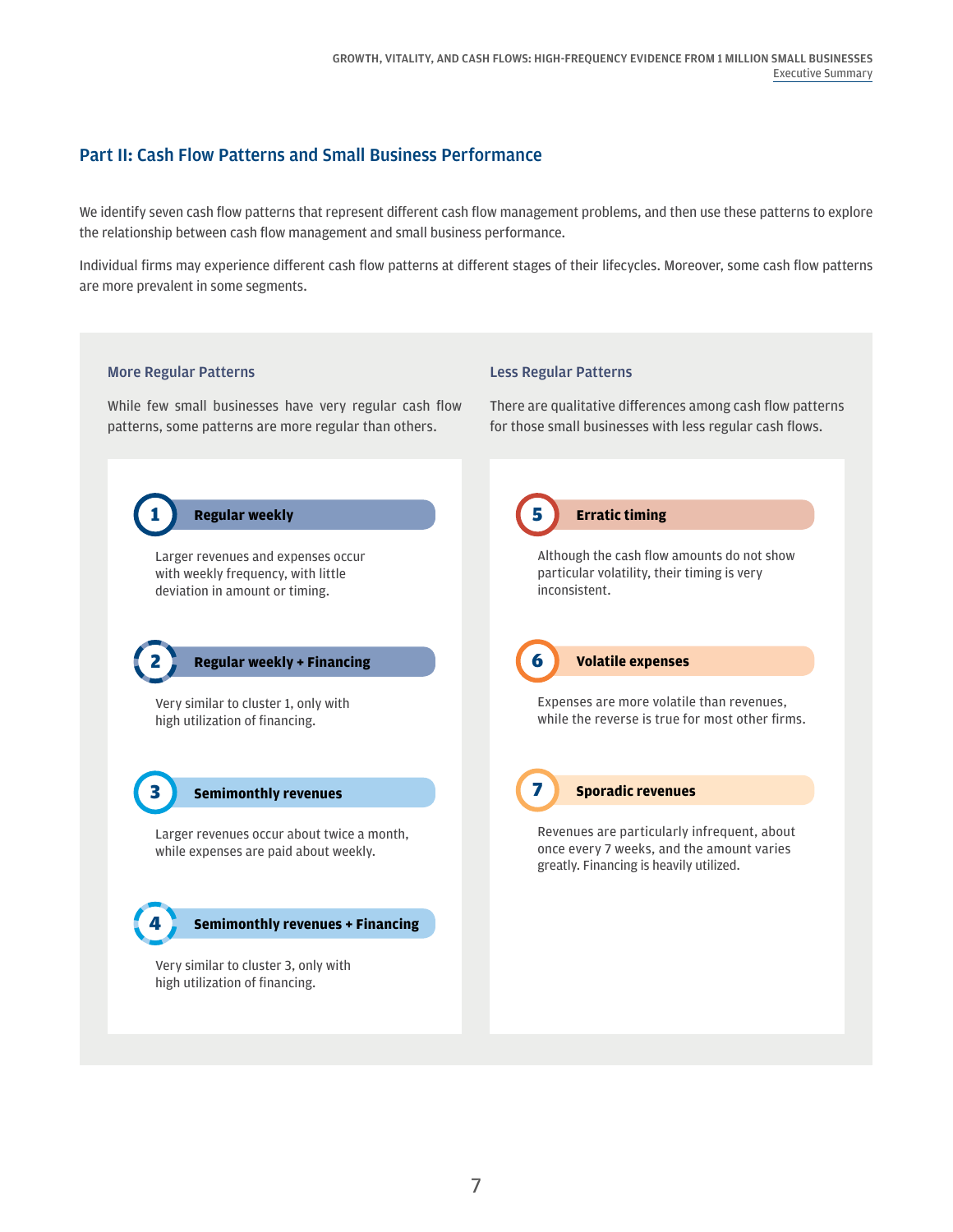GROWTH, VITALITY, AND CASH FLOWS: HIGH-FREQUENCY EVIDENCE FROM 1 MILLION SMALL BUSINESSES Executive Summary

# Finding **Four**

#### New small businesses achieve more stable and regular cash flow patterns over time, or exit.





#### Share of firms exiting in year 4 by cash flow pattern in year 3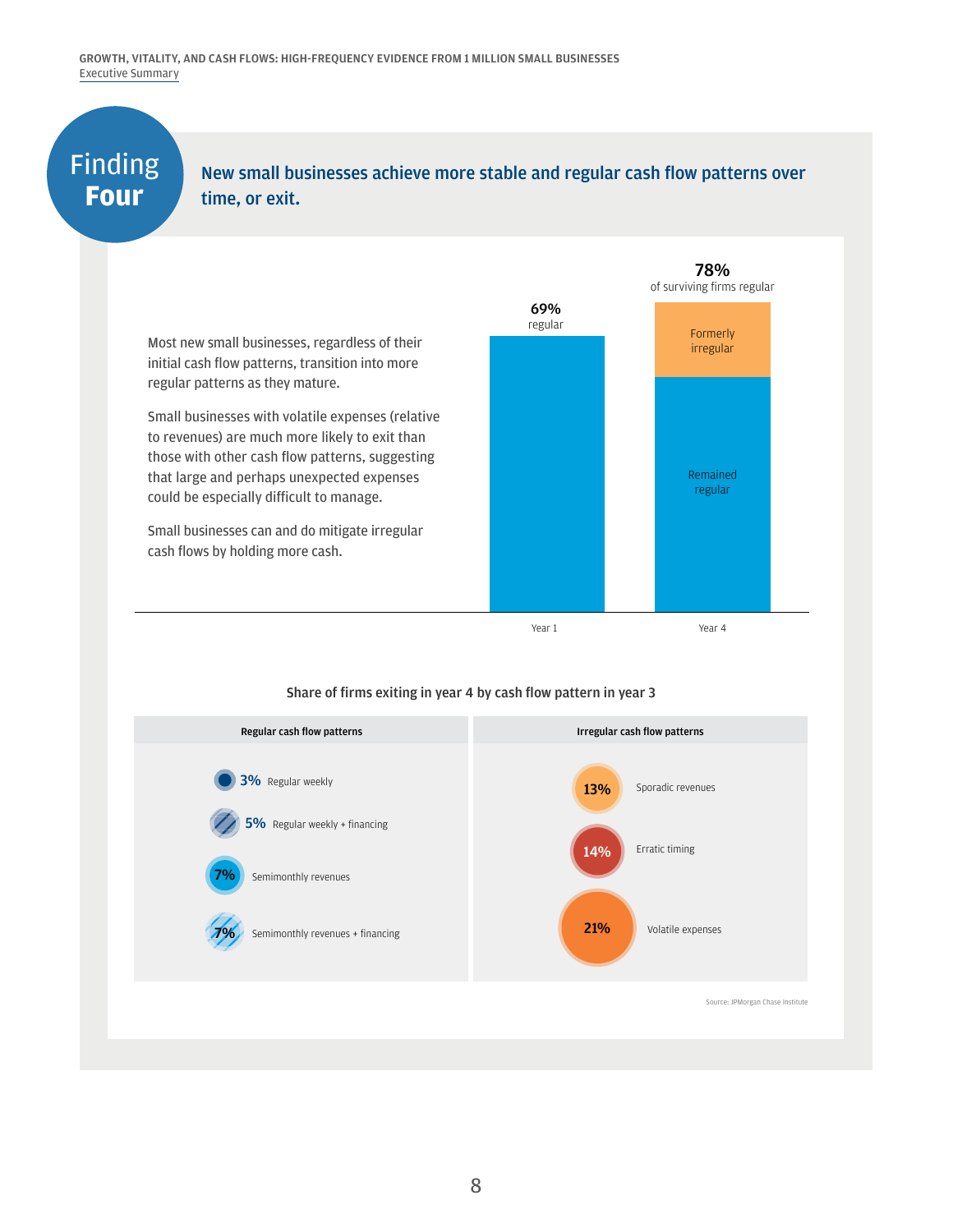## Finding **Five**

Growing dynamic firms transition from irregular cash flow patterns in different ways, stable firms survive, and dynamic firms that fail to grow exit.

Every small business segment has firms with each of the seven cash flow patterns, but some patterns are more prevalent in some segments, especially as firms mature.

New dynamic small businesses are particularly prone to certain types of irregularity: Financed growth firms are particularly likely to have sporadic revenues, and organic growth firms are especially likely to experience erratic timing of both revenues and expenses. These types of irregularity become less common for firms that grow.

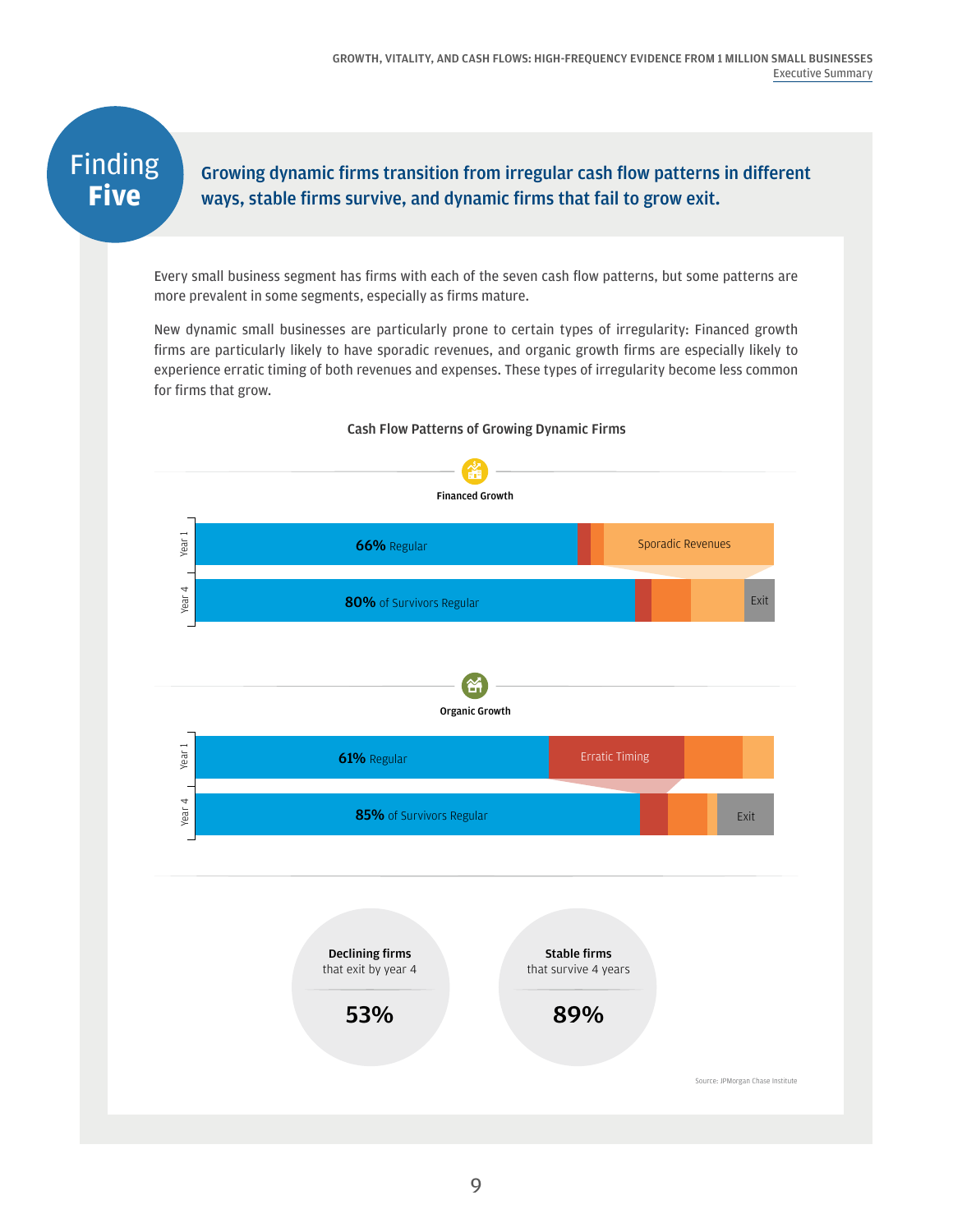### Conclusion

In this report, we brought new data to two conversations about the economic contributions of the small business sector—a first concerning the large contributions of a potentially small set of highgrowth businesses, and a second concerning the contributions of the majority of small businesses to widespread and diverse economic growth. We use these data to offer two new frameworks in which to consider these questions—a revised segmentation of the small business sector, and a new typology of cash flow patterns.

Our findings highlight the existence and economic importance of a large segment of dynamic small businesses that grow organically without heavy reliance on external financing. In aggregate, these small businesses generate substantial shares of both revenue and payroll, and importantly, are widely distributed across regions and industries. While the nonemployer small businesses that make up the majority of the sector are unlikely to transition to employer status, many are nevertheless important when viewed through other lenses of economic growth.

Our findings also offer a first high-frequency view of the cash flow dynamics of small businesses. Across the board, small businesses have volatile, irregular, and potentially unpredictable cash flows. Many small businesses transition to more regular cash flows as they age, though many that fail to do so exit. Notably, the kinds of cash flow issues that small business navigate vary meaningfully by segment—financed growth firms were particularly likely to face and resolve cash flow problems related to the uncertainties around revenue, while organic growth firms were more likely to experience a broader array of unexpected cash flow timing.

These findings suggest that policy makers interested in economic growth have an opportunity to focus on a wider range of small businesses than the financing-intensive high growth firms that often are the focus of small business policy, and that opportunities for productive action may exist across a wider variety of regions and industries than previously thought. While the irregularity of cash flow we observe across segments warrants a continued focus on ensuring that small businesses have sufficient liquidity to grow, our findings suggest that programs that help small businesses better manage their cash flows may be equally, if not more, impactful in supporting the overall growth of the US economy.